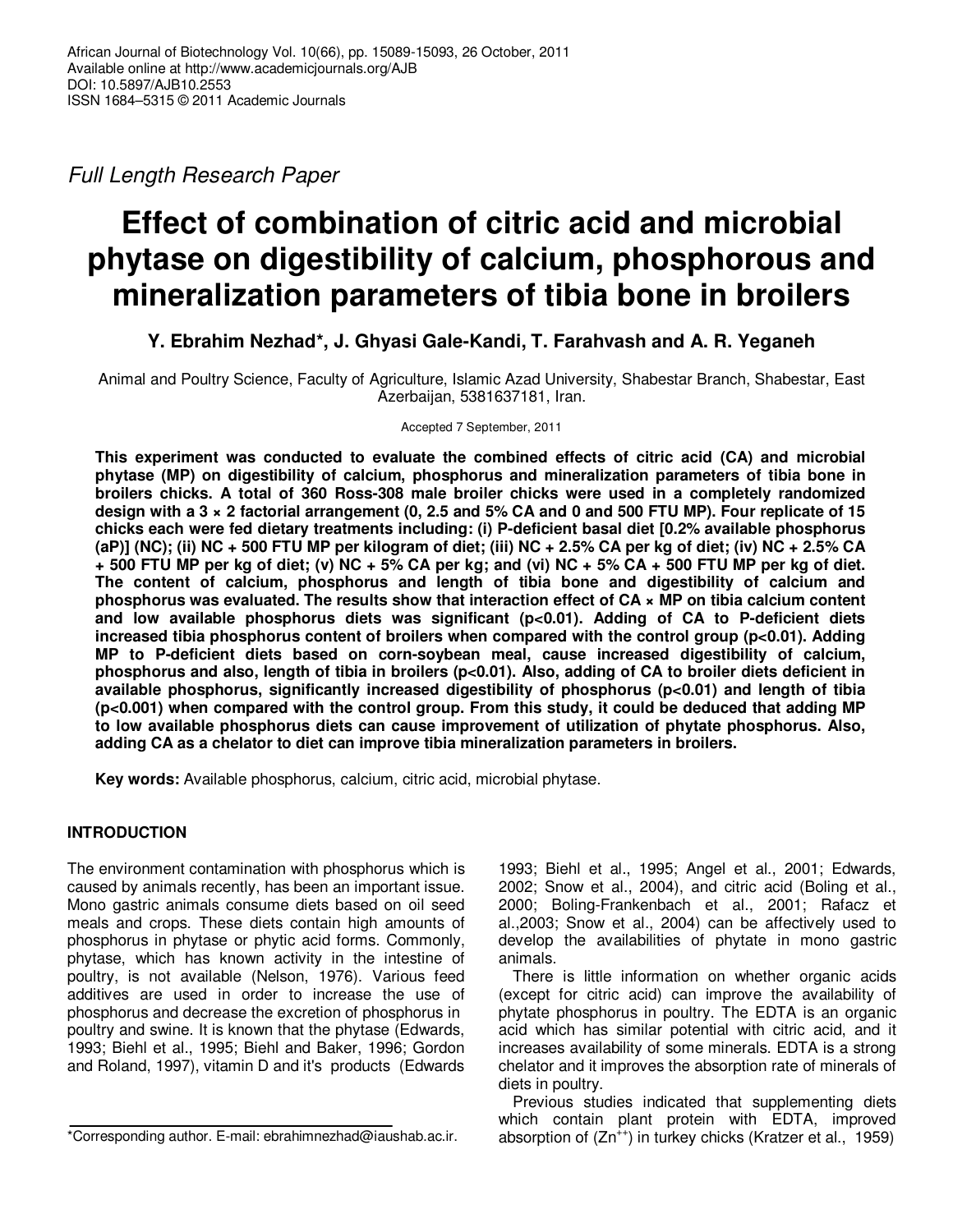**Table 1.** Composition and nutrient content of the diet during starter (0 to 21 days) period.

|                               | <b>Treatment</b> |              |       |       |       |       |  |  |  |
|-------------------------------|------------------|--------------|-------|-------|-------|-------|--|--|--|
| Ingredient (%)                | 1                | $\mathbf 2$  | 3     | 4     | 5     | 6     |  |  |  |
| Corn                          | 62.32            | 62.22        | 58.36 | 58.26 | 54.41 | 54.31 |  |  |  |
| Soybean meal (44%)            | 33.72            | 33.74        | 34.48 | 34.5  | 35.24 | 35.26 |  |  |  |
| Soybean oil                   | 0.29             | 0.32<br>0.75 |       | 0.78  | 1.21  | 1.24  |  |  |  |
| Oyster shell                  | 2.26             | 2.25<br>2.26 |       | 2.25  | 2.24  | 2.24  |  |  |  |
| Dicalcium phosphate           | 0.3              | 0.3<br>0.31  |       | 0.31  | 0.32  | 0.32  |  |  |  |
| Common salt                   | 0.41             | 0.41         | 0.41  | 0.41  | 0.41  | 0.41  |  |  |  |
| Premix <sup>a</sup>           | 0.5              | 0.5          | 0.5   | 0.5   | 0.5   | 0.5   |  |  |  |
| DL-Met                        | 0.2              | 0.2          | 0.2   | 0.2   | 0.21  | 0.21  |  |  |  |
| Citric acid (92%)             |                  |              | 2.73  | 2.73  | 5.47  | 5.47  |  |  |  |
| Phytase <sup>b</sup>          |                  | 0.05         |       | 0.05  |       | 0.05  |  |  |  |
| <b>Nutrients (calculated)</b> |                  |              |       |       |       |       |  |  |  |
| ME (Kcal/kg)                  | 2875             | 2875         | 2875  | 2875  | 2875  | 2875  |  |  |  |
| CP(%)                         | 20.25            | 20.25        | 20.25 | 20.25 | 20.25 | 20.25 |  |  |  |
| Available P (%)               | 0.2              | 0.2          | 0.2   | 0.2   | 0.2   | 0.2   |  |  |  |
| T.P. (%)                      | 0.45             | 0.45         | 0.45  | 0.45  | 0.45  | 0.45  |  |  |  |
| Ca (%)                        | 0.9              | 0.9          | 0.9   | 0.9   | 0.9   | 0.9   |  |  |  |
| Met + $Cys$ (%)               | 0.85             | 0.85         | 0.85  | 0.85  | 0.85  | 0.85  |  |  |  |
| Lysine $(\%)$                 | 1.07             | 1.07         | 1.07  | 1.07  | 1.07  | 1.07  |  |  |  |

<sup>a</sup>Supplied per kilogram of diet: vitamin A, 9000 IU; Cholecalciferol, 3000 IU; vitamin E, 18 IU; vitamin K3, 2 mg; vitamin B12, 0.015 mg; thiamin, 1.8 mg; riboflavin, 6.6 mg; folic acid, 1 mg; biotin, 0.10; niacin, 35 mg; pyridoxine, 4 mg; choline chloride, 250 mg; ethoxyquine; manganese sulphate, 100 mg; copper sulphate, 10 mg; selenium (sodium selenate), 0.2 mg; iodine (EEI), 1 mg; zinc sulfate, 100 mg; Fe, 50 mg. bNatuphos® (BASF Crop., Mt. Olive, NJ) was used to supply 500 FTU microbial phytase per kilogram of diet.

and chicks (O'Dell et al., 1964). Maenz et al. (1999) showed that EDTA increased the hydrolyzation of phytate phosphorus from canola meal when associated with microbial phytase in *in vitro* experiments. It seems that EDTA comparatively links to the calcium and decreases it's ligand to the phytate. Consequently, it bounds the formation of insoluble calcium-phytate complexes and makes phytate of the diet sensitive to the endogenous and exogenous phytase.

The objective of this research was to study the combined effect of citric acid and microbial phytase on digestibility of calcium, phosphorus and mineralization parameters of tibia bone in broilers chicks and its effect on efficacy of microbial phytase in corn-soybean diets with low available phosphorus level.

#### **MATERIALS AND METHODS**

A total of 360 feather sexed male day old Ross 308 broiler chicks were used in this experiment. Chicks were weighed individually and randomly assigned to battery pens so that pens had equal initial weight and weight distribution. The experiment was carried out using a completely randomized design with a  $3 \times 2$  factorial arrangement (0, 2.5 and 5% CA and 0 and 500 FTU MP). Four replicates of 15 chicks each were fed dietary treatments including: (i) P-deficient basal diet [0.2% available phosphorus (aP)] (NC); (ii)  $NC + 500$  FTU MP per kilogram of diet; (iii)  $NC + 2.5\%$  CA per kilogram of diet; (iv) NC + 2.5% CA + 500 FTU MP per kilogram of diet; (v) NC  $+5\%$  CA per kilogram; and (vi) NC  $+5\%$  CA  $+500$  FTU MP per kilogram of diet. All diets meet or exceeded NRC (1994) recommendation, except for aP (Table 1). The same ingredients were used for formulation of diets during 0 to 21 and 21 to 49 days of age (diet composition for period of 21 to 49 days of age are not presented). The supplied MP (Natuphos-500; BASF, Mt. Live, Nj) had 1000 FTU active phytase per gram. The citric acid used in this experiment was monohydrate 92%, which was added to the diets after calculating purity percentage.

At day 44, chrome oxide  $(Cr<sub>2</sub>O<sub>3</sub>)$  was added for all diets at 0.1% level as a detectable marker for specifying zinc (Zn<sup>++</sup>), copper  $(Cu^{+})$ , manganese  $(Mn^{+})$  and also apparent metabolizable energy. To determine the digestibility of minerals, special sacs fastened to back of two chickens (their weights were close to mean weight of cage and their feces) were collected for three days. Samples of digested materials were frozen immediately after collection and were then dried in oven at 60°C. After drying samples of digested materials, they were grinded and 1 mm pore filter was used to homogenize them. Also, samples of foods were grind and filtered in this leach. Gross energy of feed samples and feces samples were measured by automatic colorimeter (Automatic Colorimeter, AC-300, and Model 789-400) in nutrition laboratory of Tabriz University and then apparent metabolizable energy were calculated. Minerals concentration for feeds and feces samples was measured by atomic absorption in nutrition in Islamic Azad University Shabestar Branch, and was expressed as percent. Chrome (Cr) concentration in feeds and feces samples were measured by method explained by Fenton and Fenton (1979) and by using spectrophotometer. Digestibility of minerals was calculated by using the following formula (Ravindran et al., 2000):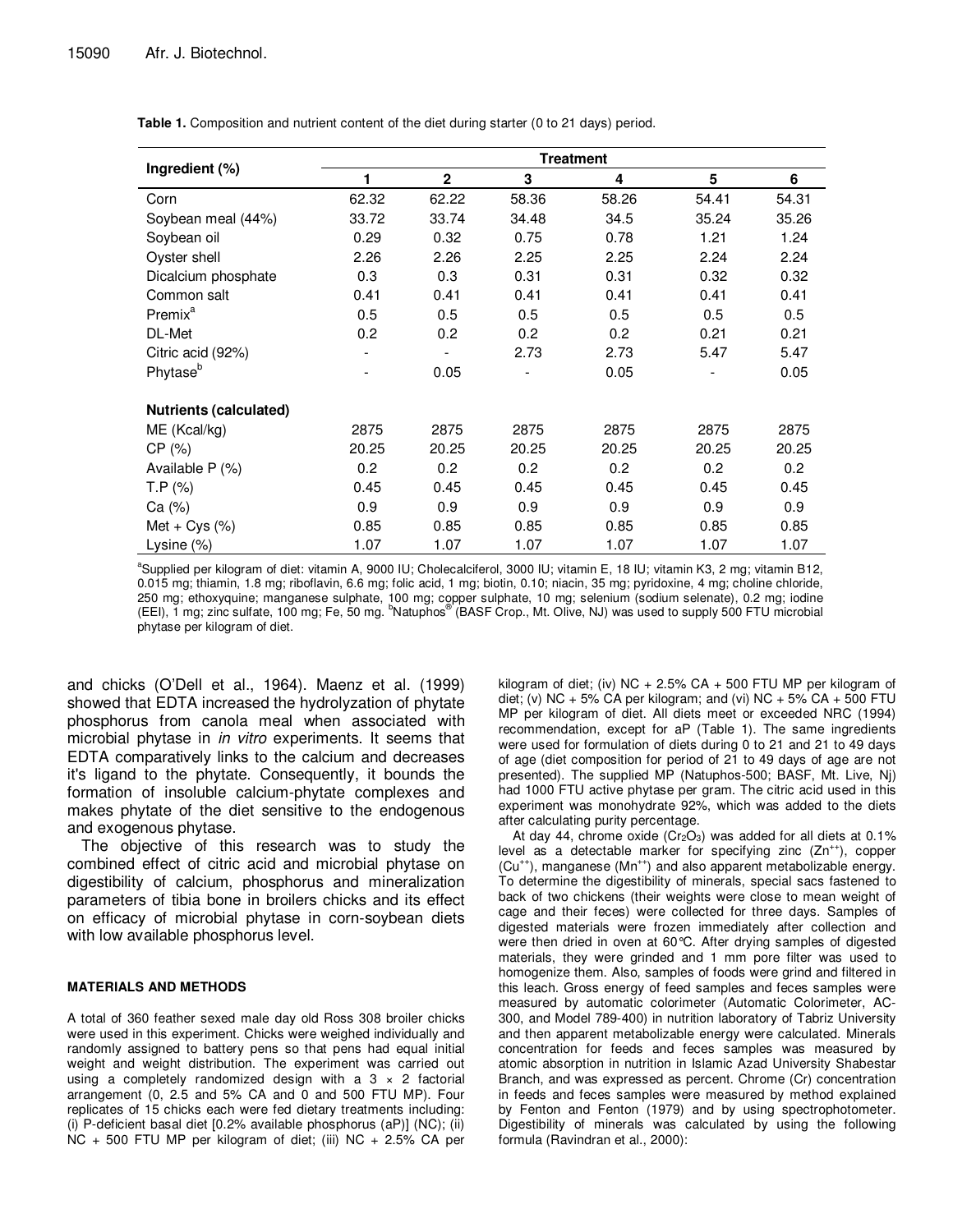Digestibility of nutrients (
$$
\%
$$
) = 100 -  $\left(100 \times \frac{\text{Chrome concentration in feed } (\%)}{\text{Chrome concentration in feces } (\%)} \times \frac{\text{Nutrient concentration in feces } (\%)}{\text{Nutrient concentration in feed } (\%)}\right)$ 

At the end of experiment, two birds were selected from each replication and five milliliter blood was taken from wing puncture. Blood samples centrifuged for 15 min (3000 rpm/min) and serum was separated. The concentration of zinc, copper and manganese was measured by using ICP (Inductively Coupled Plasma Emission Spectrometer, Model JY-24, Jobin Yvon, Longjumeau, Cedex, France).

Data were statistically evaluated by the analysis of variance procedure of SAS software (SAS Institute, 1990), involving a factorial arrangement of main factor (citric acid and microbial phytase levels) in a completely randomized design. Significant differences between mean values were separated by the GLM procedure of SAS software (SAS Institute, 1990). Statistical significance was considered at p < 0.05.

### **RESULTS AND DISCUSSION**

The effect of CA and MP on the percentage of calcium (Ca) and phosphorus (P) content of left tibia bone and also on the digestibility of Ca, P, dry matter, protein and the length of left tibia bone in broilers are presented in Table 2. Results indicate a significant interaction between CA and MP on the left tibia bone Ca in broiler chicks which were fed low available P-deficient diets (p<0041), so that Ca content of tibia bone increased when 2.5 and 5% CA was added to low available P-deficient diets but supplementing 2.5 and 5% CA did not significantly increase Ca content of left tibia bone. Diets with 500 units/kg MP which had available P deficiency, improved numerically (38.8 versus 37.3) Ca of left tibia bone when supplemented with 2.5% citric acid, but adding 5% citric acid, decreased Ca content of left tibia bone in comparison to other treatments (p<0.05). It is likely that because adding 5% citric acid, dramatically declined pH intestines, consequently, MP and phosphatase enzymes could not work correctly. This would result in decreasing hydrolyzation of phytic acid and decline released of P, which causes imbalanced Ca : P ratio (4.5:1) when compared with the usual diet with Ca : P ratio (2:1). Consequently, the excretion of Ca increased and Ca content of tibia declined. That phytase activity in the gastrointestinal tract is affected by factors such as phytase sources, pH and the presence of metal ions should be considered. MPs are active in broader range of pH in comparison with plantal phytases, then, they are more active in gastrointestinal tract (Ravindran et al., 1995). Maximum activity of these enzymes occurs in pH 2.5 and 5 (Ullah and Phillippy, 1994). It is suggested that phytases are activated by different bivalent cations such as Ca, magnesium, zinc and vitamin D (Ravindran et al., 1995) and it seems that high levels of CA in diet, causes strong bond with Ca in intestine, which is an essential cofactor for activating MP. This decreases the efficiency of MP and causes imbalanced Ca : P ratio (mentioned

earlier), and this is due to decreased tibia bone Ca. Adding 2.5 and 5% CA to low available P-deficient diets improved P content of tibia about approximately 20% (p<0.0084), but there were no differences between different levels of citric acid. Also, it is reported that supplementing diets with low available P-deficient with 2.5 and 5% citric acid, increased digestibility of P (Table 2) and utilization of phytate P, and consequently, increased P content of tibia. These results are in agreement with other researcher's data (Boling et al., 2000; Boling-Frankenbach et al., 2001; Brenes et al., 2003). Also, Brenes et al. (2003) reported that reducing available level of dietary P (from 0.35 to 0.25%), increased phosphorous content of tibia.

Interaction effect between CA and MP influenced digestibility of Ca, supplementing 2.5% CA to low available P-deficient diets, increased digestibility of Ca in comparisons with diets without citric acid. Adding 2.5 and 5% CA to low available P-deficient diets supplemented with MP, did not have significant influence on digestibility of Ca. It seems that adding 2.5% CA to low available Pdeficient diets, prevented binding between Ca and phytic acid in intestine. It is because of the chelating effect of Ca, and it causes Ca retention in the intestine. These results are in agreement with Erdman (1979) and Brenes et al. (2003). Furthermore, since acidic pH provides better absorption for minerals, so, CA may increase intestinal absorption of Ca. CA significantly influenced digestibility of  $P$  (p<0.0057), when low available  $P$ deficient diets were supplemented with 2.5 and 5% CA there was increase of P (32.36 and 25.22 respectively) but the difference was not significant between 2.5 and 5%. It is because of the fact that citric acid, improved utilization of phytate P, which is reported by other researchers (Boling et al., 2000; Boling-Frankenbach et al., 2001; Brenes et al., 2003). Also, adding MP to diets containing low available P, increased digestibility of P (3.11%) (p<0.0016). Increase in P retention by adding MP to the diets have been reported by various researchers (Sebastian et al., 1996; Qian et al., 1996; Selle et al., 2000; Ravindran et al., 2000; Viveros et al., 2002; Brenes et al., 2003). Perney et al. (1993) and Ahmad et al. (2000) showed that the excretion of P in Dietscontaining low available P, decreased when supplemented with MP, it might be because of the increase availability in P, as a result of release from phytic acid complex. It seems that excretion of P decreases when P is a limiting factor for maintaining physiological functions, more P remains in the body and, consequently, less P is excreted through feces. The results show that in adding 5% CA to the diets containing low available P, left tibia length of broilers increased (p<0.0002), whereas between 2.5% CA in the diet and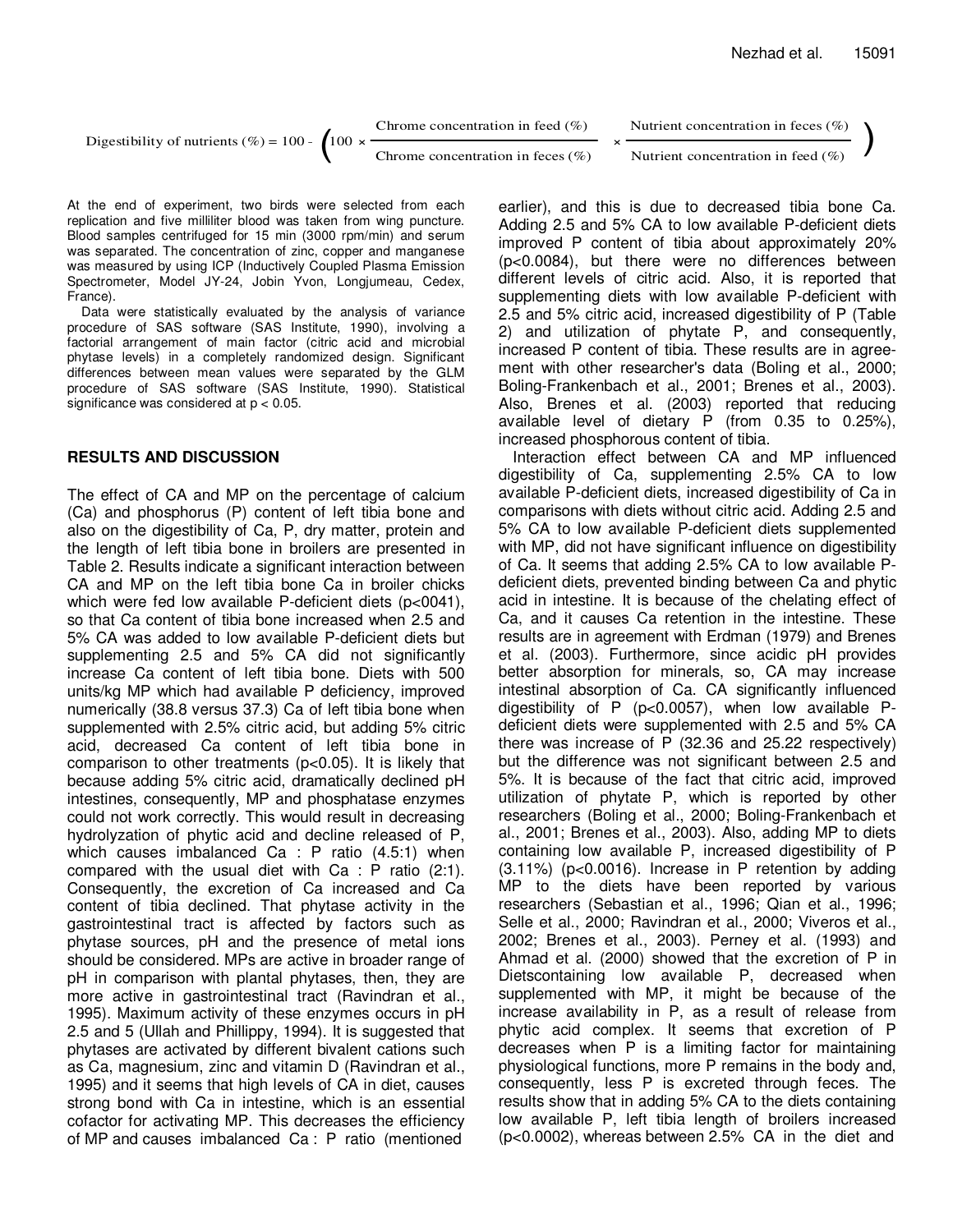| <b>Treatment</b>    |                           | Tibia calcium     | Tibia phosphorous | <b>Digestible</b> | <b>Digestible</b> | Digestible dry | <b>Digestible</b> | Tibia length      |
|---------------------|---------------------------|-------------------|-------------------|-------------------|-------------------|----------------|-------------------|-------------------|
| CA (%)              | $(FTU kg-1)$<br><b>MP</b> | (%)               | $(\% )$           | calcium (%)       | phosphorous (%)   | matter (%)     | protein (%)       | (cm)              |
| 0                   | 0                         | $35.5^{\circ}$    | 13.2              | 44.7 <sup>c</sup> | 20.2              | 79.8           | 54.2              | 9.7               |
| 0                   | 500                       | $39.2^{ab}$       | 13.9              | 83.6 <sup>a</sup> | 35.8              | 81.7           | 68.7              | 10.2              |
| 2.5                 | 0                         | $38^{ab}$         | 17                | $77^{ab}$         | 35.9              | 85.8           | 71.8              | 9.9               |
| 2.5                 | 500                       | 39.6 <sup>a</sup> | 17.7              | $70.5^{ab}$       | 46.8              | 84.8           | 70.1              | 10.1              |
| 5                   | 0                         | 39.5 <sup>a</sup> | 17.1              | $60.9^{bc}$       | 34.1              | 78.1           | 58.8              | 10.3              |
| 5                   | 500                       | $36.8^{bc}$       | 17.6              | $73.1^{ab}$       | 41.5              | 80.5           | 67.8              | 10.8              |
| SEM pooled          |                           | 0.8               | 1.1               | 5.9               | 3.4               | 2.9            | 6.4               | 0.1               |
| <b>Main effects</b> |                           |                   |                   |                   |                   |                |                   |                   |
| CA                  | 0                         | 37.3              | 13.6 <sup>b</sup> | 64.1              | 28 <sup>b</sup>   | 80.8           | 61.5              | 9.9 <sup>b</sup>  |
|                     | 2.5                       | 38.8              | 17.4 $a$          | 73.8              | $41.4^{a}$        | 85.3           | 71                | 10 <sup>b</sup>   |
|                     | 5                         | 38.1              | 17.4 <sup>a</sup> | 67                | 37.8 <sup>a</sup> | 79.3           | 63.3              | 10.5 <sup>a</sup> |
| <b>MP</b>           | 0                         | 37.6              | 15.7              | $60.9^{b}$        | $30.1^{b}$        | 81.2           | 61.6              | 9.9 <sup>b</sup>  |
|                     | 500                       | 38.5              | 16.4              | 75.7 <sup>a</sup> | $41.3^{a}$        | 82.4           | 68.9              | 10.3 <sup>a</sup> |
| P-value             |                           |                   |                   |                   |                   |                |                   |                   |
| CA                  |                           | 0.1867            | 0.0084            | 0.2841            | 0.0057            | 0.1448         | 0.3292            | 0.0002            |
| <b>MP</b>           |                           | 0.1795            | 0.4697            | 0.0095            | 0.0016            | 0.6399         | 0.1905            | 0.0007            |
| $CA \times MP$      |                           | 0.0041            | 0.9950            | 0.0078            | 0.4949            | 0.8316         | 0.4652            | 0.2940            |

**Table 2.** Effects of CA and MP digestibility of calcium and phosphorus and mineralization parameters of tibia bone on broilers (at 49 days, finisher period).

Means in columns with no common superscript differ significantly (P<0.05); <sup>1</sup>Natuphos® (BASF Crop., Mt. Olive, NJ) was used to supply 300 FTU microbial phytase per kilogram of diet.

group without CA, significant differences were not observed. It seems that lengthening of tibia in broilers fed diets containing low available P, is as a result of the following reasons:

1. CA is a strong chelator and can increase Ca absorption from the intestine, consequently, increase the bone growth.

 2. Use of CA increases the utilization of phytate P and releases P from the phytic acid and thus modifies the balance of Ca to P and provides P for more bone growth trend and bone synthesis.

 Adding 500 units/kg of MP to diets containing low available P, increased the length of tibia in broilers (p<0.0007). Since MP released P from phytate and because P is one of the components of bone, therefore, it helps in bone synthesis process in the body. Also, it improves the Ca : P ratio, consequently, affects the length of tibia. Adding different levels of CA and MP to diets containing low available P had no effect on dry matter and protein digestibility of broiler chicks at the finisher period. From this study it could be deduced that:

1. Adding 2.5% CA to the diets containing low available P diets based on corn-soybean meal diets increases the P content and length of tibia and P digestibility in broiler chicks.

 2. It seems that adding CA to the diets containing low available P diets based on corn-soybean meal diets which is supplemented MP, did not have effect on the efficiency of MP.